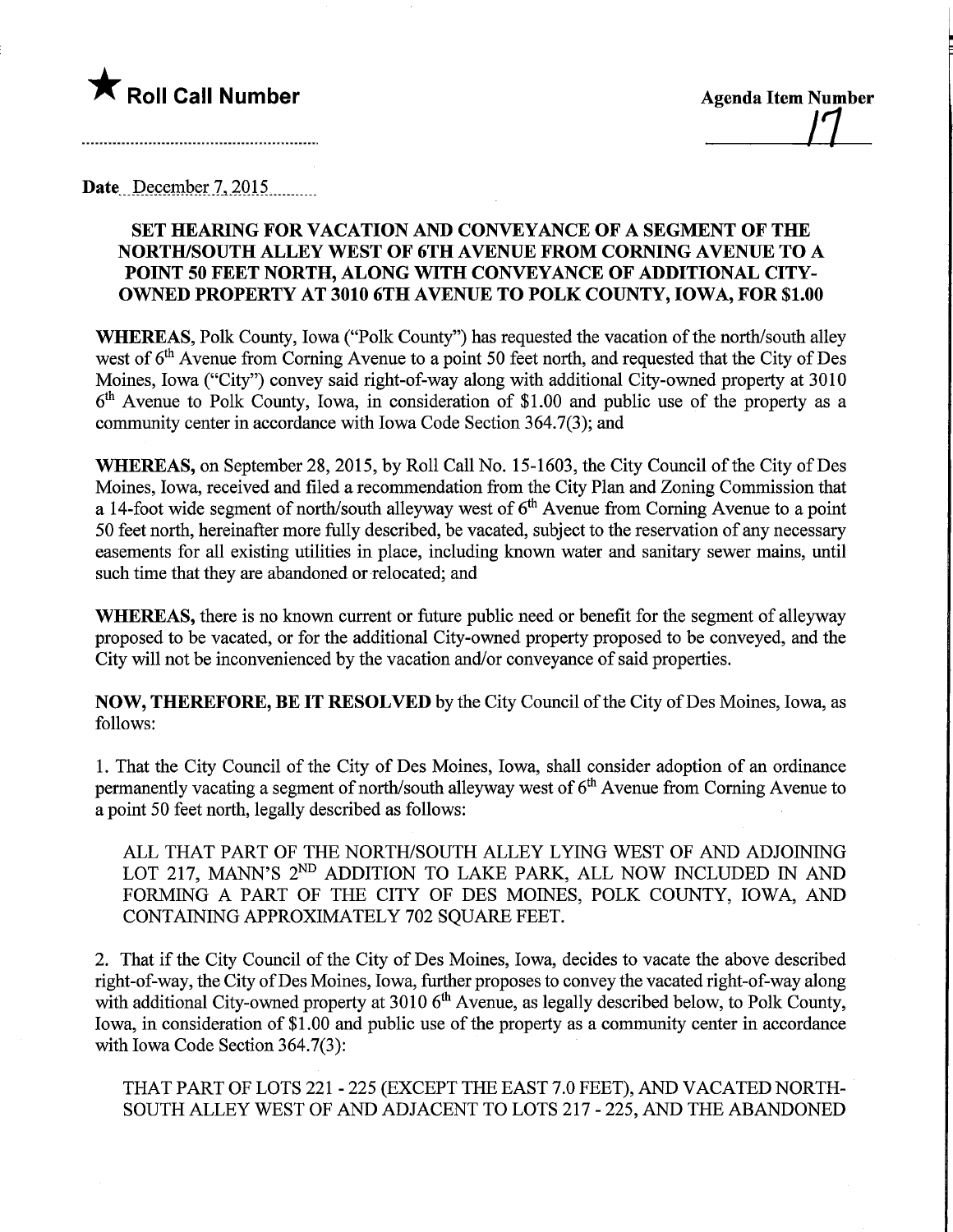

<u>|1</u>

## Date December 7, 2015

RAILROAD WITHIN LOTS 217 AND 218 (PARCEL 792427401010), AND PART OF LOTS 226- 229 (PARCEL 792427401002), AND THE ABANDONED RAILROAD WITHIN LOTS 226 - 231 (PARCEL 792427401003), AND THE ABANDONED RAILROAD WITHIN LOT 232 (PARCEL 792427256009), AND LOTS 230 - 233 ALL IN MANN'S 2ND ADDITION TO LAKE PARK, AN OFFICIAL PLAT INCLUDED IN AND FORMING A PART OF THE CITY OF DES MOINES, POLK COUNTY, IOWA; AND VACATED EAST-WEST ALLEY SOUTH OF AND ADJACENT TO LOTS 360-363, AND LOTS 364 - 369, AND THE ABANDONED RAILROAD WITHIN LOT 366 (PARCEL 792427401006), ALL IN MANN'S REPEAT OF A PART OF MANN'S 2ND ADDITION TO LAKE PARK, AN OFFICIAL PLAT INCLUDED IN AND FORMING A PART OF THE CITY OF DES MOINES, POLK COUNTY, IOWA; AND PART OF LOT 1 AND LOT 2 OF LAGOON PARK, AN OFFICIAL PLAT INCLUDED IN AND FORMING A PART OF THE CITY OF DES MOINES, POLK COUNTY, IOWA; AND PART OF LOTS 4 AND 5 BLK 15, AND PART OF LOT A, AND BLOCK 24, ALL IN WHITES RIVERVIEW ADDITION, AN OFFICIAL PLAT INCLUDED IN AND FORMING A PART OF THE CITY OF DES MOINES, POLK COUNTY, IOWA; AND THE ABANDONED RAILROAD RIGHT-OF-WAY LYING NORTHEAST OF SAID BLOCK 24, WHITES RIVERVIEW ADDITON, AND SOUTH OF BOSTON AVENUE AND THE WESTERLY EXTENSION OF, AND SOUTH AND WEST OF LOT 360 OF MANN'S REPEAT OF MANN'S 2ND ADDITION TO LAKE PARK, MORE PARTICULARLY DESCRIBED AS FOLLOWS:

BEGINNING AT THE NORTHEAST CORNER OF LOT 363 OF MANN'S REPEAT OF MANN'S 2ND ADDITION TO LAKE PARK; THENCE S.89°32'24"E., A DISTANCE OF 193.21 FEET ALONG THE SOUTH RIGHT-OF-WAY LINE OF BOSTON AVENUE AS PRESENTLY ESTABLISHED AND THE NORTH LINE OF LOT 225, AND THE NORTH-SOUTH ALLEY WEST AND ADJACENT TO SAID LOT 225, OF MANN'S 2ND ADDITION TO LAKE PARK; THENCE S.00°11'45"W., A DISTANCE OF 254.00 FEET ALONG THE WEST RIGHT-OF-WAY LINE OF 6TH AVENUE AS PRESENTLY ESTABLISHED, TO THE SOUTH LINE OF LOT 221 OF MANN'S 2ND ADDITION TO LAKE PARK; THENCE N.89°32'24"W., A DISTANCE OF 173.04 FEET TO THE SOUTHWEST CORNER OF SAID LOT 221; THENCE S.OO°09'24"W., A DISTANCE OF 107.50 FEET ALONG THE WEST LINE OF LOTS 218, 219, AND 220 OF MANN'S 2ND ADDITION TO LAKE PARK TO THE NORTH LINE OF THE ABANDONED RAILROAD RIGHT-OF-WAY WITHIN LOTS 217 AND 218 OF SAID MANN'S 2ND ADDITION; THENCE S.40°42'51"E., A DISTANCE OF 123.18 FEET TO THE SOUTH LINE OF SAID LOT 217; THENCE N.89°29'54"W., A DISTANCE OF 300.60 FEET ALONG THE NORTH RIGHT-OF-WAY LINE OF CORNING AVENUE AS PRESENTLY ESTABLISHED AND THE SOUTH LINE OF LOTS 217 AND 226, AND THE NORTH-SOUTH ALLEY ADJACENT TO LOTS 217 AND 226, OF SAID MANN'S 2ND ADDITION; THENCE N.09°03'18"E., A DISTANCE OF 323.58 FEET TO THE EXTENSION OF THE SOUTH LINE OF LOT 361, 362, AND 363 OF MANN'S REPLAT OF MANN'S 2ND ADDITION TO LAKE PARK; THENCE S.89°33'40"E., A DISTANCE OF 149.95 FEET TO THE SOUTHEAST CORNER OF SAID LOT 363; THENCE N.OO°09'24"E., A DISTANCE OF 134.00 FEET ALONG THE EAST LINE OF SAID LOT 363 TO THE POINT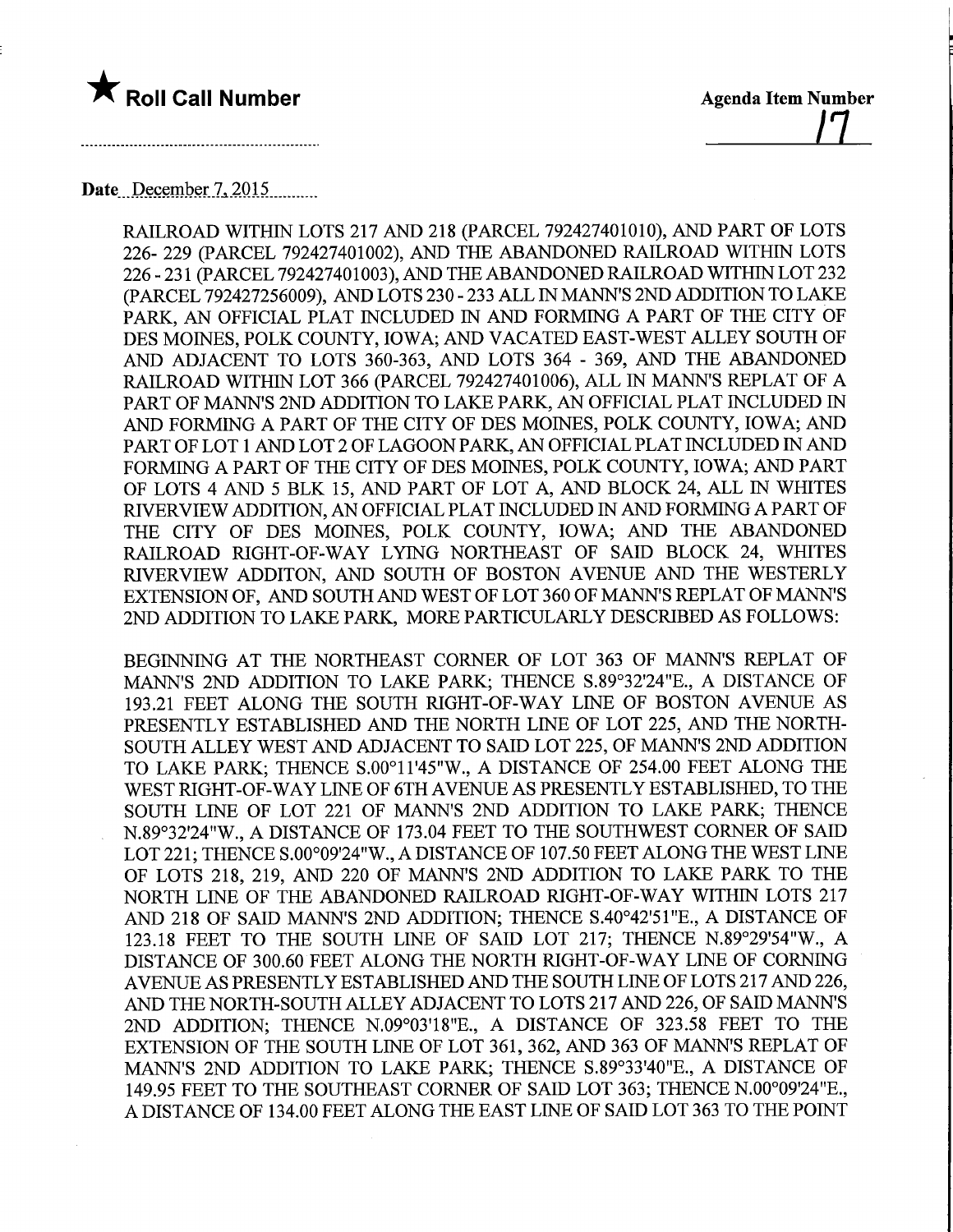

Date<sub>.</sub> December 7, 2015..........

OF BEGINNING, CONTAINING 112792.16 SQ.FT. OR 2.589 ACRES OF LAND AND SUBJECT TO ALL EASEMENT OF RECORD.

3. A public hearing shall be held on December 21, 2015, at 5:00 p.m. in the City Council Chamber, City Hall, 400 Robert D. Ray Drive, Des Moines, Iowa. At that time, the City Council of the City of Des Moines, Iowa, will consider the above-described proposal and any other(s) submitted prior to or during the public hearing.

4. The City Clerk is hereby authorized and directed to publish notice of said proposal and hearing in the form hereto attached, all in accordance with Section 362.3 of the Iowa Code.

5. Non-project related land sale proceeds are used to support general operating budget expenses: Org  $-EG064090.$ 

MOVED BY TO ADOPT.

FORM APPROVED:

Adard

Lisa A. Wieland, Assistant City Attorney

| <b>COUNCIL ACTION</b> | <b>YEAS</b> | <b>NAYS</b> | <b>PASS</b> | <b>ABSENT</b>   | <b>CERTIFICATE</b><br>I, DIANE RAUH, City Clerk of said City hereby                                                                                                                                              |  |
|-----------------------|-------------|-------------|-------------|-----------------|------------------------------------------------------------------------------------------------------------------------------------------------------------------------------------------------------------------|--|
| <b>COWNIE</b>         |             |             |             |                 |                                                                                                                                                                                                                  |  |
| <b>COLEMAN</b>        |             |             |             |                 |                                                                                                                                                                                                                  |  |
| <b>GATTO</b>          |             |             |             |                 | certify that at a meeting of the City Council of said                                                                                                                                                            |  |
| <b>GRAY</b>           |             |             |             |                 | City of Des Moines, held on the above date, among<br>other proceedings the above was adopted.<br>IN WITNESS WHEREOF, I have hereunto set my<br>hand and affixed my seal the day and year first<br>above written. |  |
| <b>HENSLEY</b>        |             |             |             |                 |                                                                                                                                                                                                                  |  |
| <b>MAHAFFEY</b>       |             |             |             |                 |                                                                                                                                                                                                                  |  |
| <b>MOORE</b>          |             |             |             |                 |                                                                                                                                                                                                                  |  |
| <b>TOTAL</b>          |             |             |             |                 |                                                                                                                                                                                                                  |  |
| <b>MOTION CARRIED</b> |             |             |             | <b>APPROVED</b> |                                                                                                                                                                                                                  |  |
|                       |             |             |             |                 |                                                                                                                                                                                                                  |  |
|                       |             |             |             | Mavor           | City Clerk                                                                                                                                                                                                       |  |